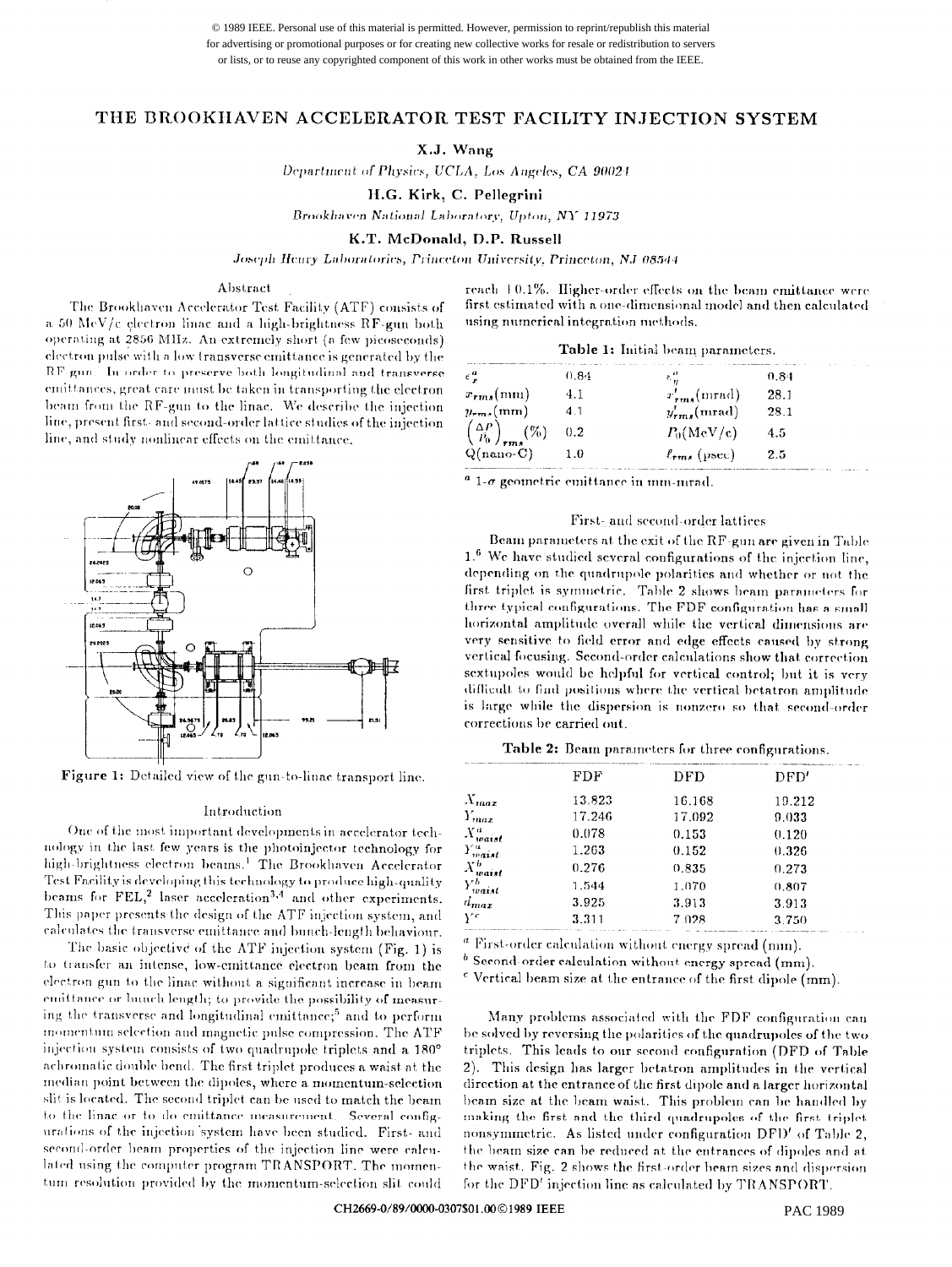

**Figure 2:** First-order calculation of the beam envelopes (in mm) and dispersion (in mm per % of  $\Delta P/P$ ) for the ATF beamline configuration DFD' with  $\Delta P/P = 0.2\%$ , prior the adjustment of the  $y$  waist

Second-order calculations show that there is little change (compared to first-order) in the horizontal beam envelope, but a big distortion is observed in the vertical beam envelope. We have found that second-order effects in  $y$  can be reduced through the adjustment of the quadrupole parameters. Instead of locating the vertical beam waist in the halfway between the two dipoles as in the first-order design, we put it downstream at the entrance of the focusing quadrupole. Fig.3 shows the second-order beam envelopes after the adjustment of the quadrupole strengths to the DFD' configuration.



Figure 3: Second-order calculation of the beam envelopes (in mm) for the ATF beamline configuration DFD' with  $\Delta P/P =$  $0.2\%$ , after the adjustment of the  $y$  waist.

# Emittance growth in a transport line

Many studies of the emittance behaviour in a photoinjector RF-gun<sup>7,8</sup> have been done, but few reports exist for the emittance growth in the transport line of short, high-brightness electron bunches.

Emittance growth in the magnetic transport line is mainly due to:

- . Mismatch caused by linear space charge.
- . Nonlinear space charge.
- · Chromatic effects.
- · Nonlinear magnetic fields.

There are many theoretical<sup>9</sup> and experimental<sup>10</sup> studies of the space-charge effects on the transverse beam emittance in a transport line. We will now concentrate on chromatic and noulinear magnetic fields effects.

In our emittance study, transverse geometric emittance is expressed as

$$
\varepsilon = \left( \langle x^2 \rangle \langle x^{\prime 2} \rangle - \langle x x^{\prime} \rangle^2 \right)^{\frac{1}{2}}.
$$
 (1)

A simple one-dimensional model is used to estimate emittance growth due to higher-order effects. We will first consider the chromatic effects.

For simplicity, we now consider a zero-emittance beam with  $x_0' = 0$  and nonzero  $x_0$  passing through a thin lens. After the lens, we have  $x = x_0$  and  $x' = x'_0 + \Delta x'$ . Including the chromatic effect, we obtain

$$
\Delta x' = -\frac{x_0}{f\left(1+\delta\right)},
$$

where f is the focal length of the lens, and  $\delta = \Delta P/P_0$ .

If we assume no correlation between the transverse positions of the particles and their energies, then the emittance increase is

$$
\Delta \epsilon \approx \left(\langle x_0^2 \rangle^2 \langle 1 - 2\delta + \delta^2 \rangle - \langle x_0^2 \rangle^2 \langle 1 - \delta \rangle \right)^{\frac{1}{2}} /f.
$$

Thus

$$
\Delta \epsilon = \langle x_0^2 \rangle \delta_{rms} / f. \tag{2}
$$

We can use the same model to derive a similar formula for higher-order geometric effects. Let us assume that the quadrupoles have midplane symmetry and their fields up to fifth order are given by

$$
B = G_1 x + G_3 x^3 + G_5 x^5, \tag{3}
$$

where  $G_{2n+1}$  is the magnetic-field coefficient of the corresponding magnetic field.

At the focal plane of the quadrupole, we can calculate the emittance introduced by nonlinear terms using the following relations

and

 $x = x_0 + f x'_{out} = -f S_3 x_0^3 - f S_5 x_0^5$  $x' \approx -\frac{x_0}{f},$ 

where  $S_3 = G_3/(fG_1), S_5 = G_5/(fG_1),$  and f is the linear focal length of the quadrupole.

Substituting x and x' into equation (1), we have

$$
\begin{aligned} \Delta\varepsilon^2 &= S_3^2\left(\langle x_0^6\rangle\langle x_0^2\rangle - \langle x_0^4\rangle^2\right) +\\ &S_5^2\left(\langle x_0^{10}\rangle\langle x_0^2\rangle - \langle x_0^6\rangle^2\right) +\\ &2S_3S_5\left(\langle x_0^8\rangle\langle x_0^2\rangle - \langle x_0^6\rangle\langle x_0^4\rangle\right). \end{aligned}
$$

To calculate the moments of  $r_n$ , we suppose that the beam has the initial distribution  $f(x_0) = A \exp(-x_0^2/(2\sigma^2))$ , where  $\sigma$ is the r.m.s. beam size. Case 1.  $S_5 = 0$ .

$$
\Delta \epsilon = 4 \left( \frac{\sigma}{d} \right)^4 \frac{d^2}{f} \frac{\Delta B_3}{B_0} \frac{1}{I_0} \left( I_6 I_2 - I_4^2 \right)^{\frac{1}{2}}, \tag{4}
$$

where  $d$  is a radius at which the uonlinear field  $(3)$  is known:  $B_0 = G_1 d$ ,  $\Delta B_3 = G_3 d^3$ ;  $I_{2n} = \int_0^{R/\sqrt{2}\sigma} x^{2n} \exp(-x^2) dx$ , and R is the radius of quadrupole. Case 2.  $S_3 = 0$ .

$$
\Delta \varepsilon = 8 \left( \frac{\sigma}{d} \right)^6 \frac{d^2}{f} \frac{\Delta B_5}{B_0} \frac{1}{I_0} \left( I_{10} I_2 - I_6^2 \right)^{\frac{1}{2}}, \tag{5}
$$

where  $\Delta B_5 = G_5 d^5$ .

We are now able to calculate the emittance growth due to higher-order effects. For the second quadrupole of the first triplet,  $f_z = 15.82$  cm,  $\sigma_z = 15.85$  mm (the average r.m.s. horizontal beam size inside the quadrupole), and  $\delta = 2 \times 10^{-3}$ . Then the emittance increase caused by chromatic effect will be approximately 3.18 mm-mrad. The nonlinear fields of the second quadrupole are given in Table 3.<sup>11</sup> For  $d = 4.57$  cm, the